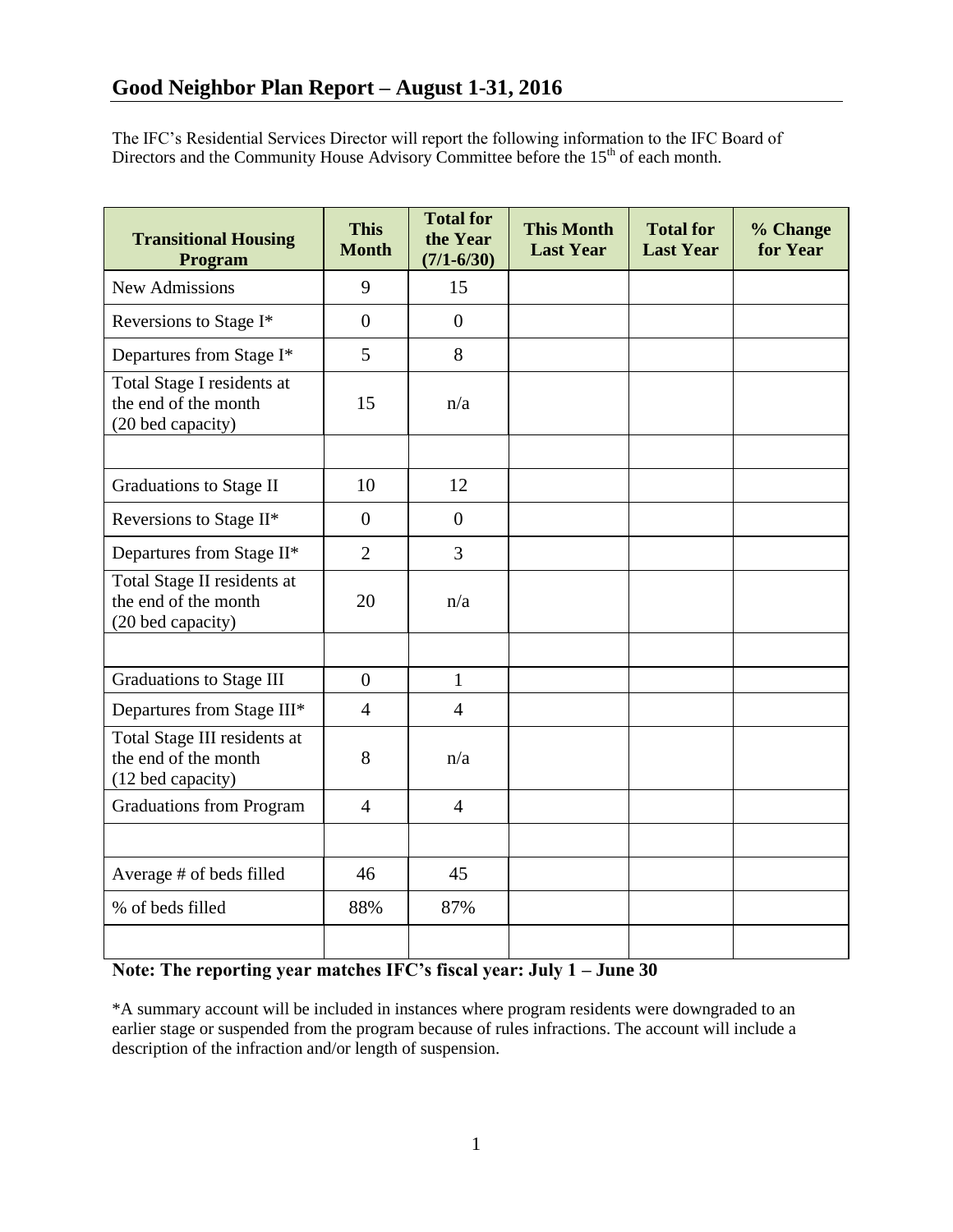# **Good Neighbor Plan Report – August 1-31, 2016**

| <b>Emergency Shelter -</b><br>open due to general conditions                                  | <b>This</b><br><b>Month</b> | <b>Total for</b><br>the Year | <b>This Month</b><br><b>Last Year</b> | <b>Total for</b><br><b>Last Year</b> | % Change<br>for Year |  |  |  |
|-----------------------------------------------------------------------------------------------|-----------------------------|------------------------------|---------------------------------------|--------------------------------------|----------------------|--|--|--|
| # of nights shelter open                                                                      | $\overline{0}$              | $\overline{0}$               |                                       |                                      |                      |  |  |  |
| Average # of overnight guests                                                                 | $\overline{0}$              | $\overline{0}$               |                                       |                                      |                      |  |  |  |
| total # of guests, duplicated                                                                 | $\overline{0}$              | $\boldsymbol{0}$             |                                       |                                      |                      |  |  |  |
| total # of guests, new this fiscal year                                                       | $\overline{0}$              | $\overline{0}$               |                                       |                                      |                      |  |  |  |
| # of nights # of guests > $17*$                                                               | $\overline{0}$              | $\overline{0}$               |                                       |                                      |                      |  |  |  |
| <b>Emergency Shelter – open due to individual needs</b>                                       |                             |                              |                                       |                                      |                      |  |  |  |
| # of on-premises admissions<br>resulting from police or emergency<br>services request*        | $\overline{0}$              | $\overline{0}$               |                                       |                                      |                      |  |  |  |
| <b>Safety and Security</b>                                                                    |                             |                              |                                       |                                      |                      |  |  |  |
| # of guests admitted with current,<br>government-issued photo ID                              | $\overline{0}$              | $\overline{0}$               |                                       |                                      |                      |  |  |  |
| # of guests admitted with other ID                                                            | $\overline{0}$              | $\overline{0}$               |                                       |                                      |                      |  |  |  |
| # of guests admitted without ID*                                                              | $\overline{0}$              | $\boldsymbol{0}$             |                                       |                                      |                      |  |  |  |
| # of scheduled visitors<br>(i.e. service providers, meetings)                                 | 41                          | 67                           |                                       |                                      |                      |  |  |  |
| # of walk-up visitors seeking shelter                                                         | $\mathbf{1}$                | $\mathbf{1}$                 |                                       |                                      |                      |  |  |  |
| # of other walk-up visitors<br>(i.e. donations, public tours)                                 | $\overline{4}$              | 13                           |                                       |                                      |                      |  |  |  |
| # of times a resident or guest left<br>Community House after curfew<br>without authorization* | 1                           | $\mathbf{1}$                 |                                       |                                      |                      |  |  |  |
| # of times when staff instructed<br>someone to leave the premises*                            | 5                           | $\overline{7}$               |                                       |                                      |                      |  |  |  |
| # of times when 911 and/or police are<br>called to premises for non-medical<br>reasons*       | 1                           | 1                            |                                       |                                      |                      |  |  |  |
| # of times a resident or guest charged<br>with a crime that occurred on<br>premises*          | $\overline{0}$              | $\boldsymbol{0}$             |                                       |                                      |                      |  |  |  |
| # of guests who were found to be a<br>sex offenders staying on premises*                      | $\overline{0}$              | $\boldsymbol{0}$             |                                       |                                      |                      |  |  |  |

# **\* if this occurs, the monthly report will include an explanation as well as a count**

 $\mathbf X$  By checking this box, the Community House Residential Services Director affirms that a background check was administered to all prospective program residents before their admission into the transitional housing program.